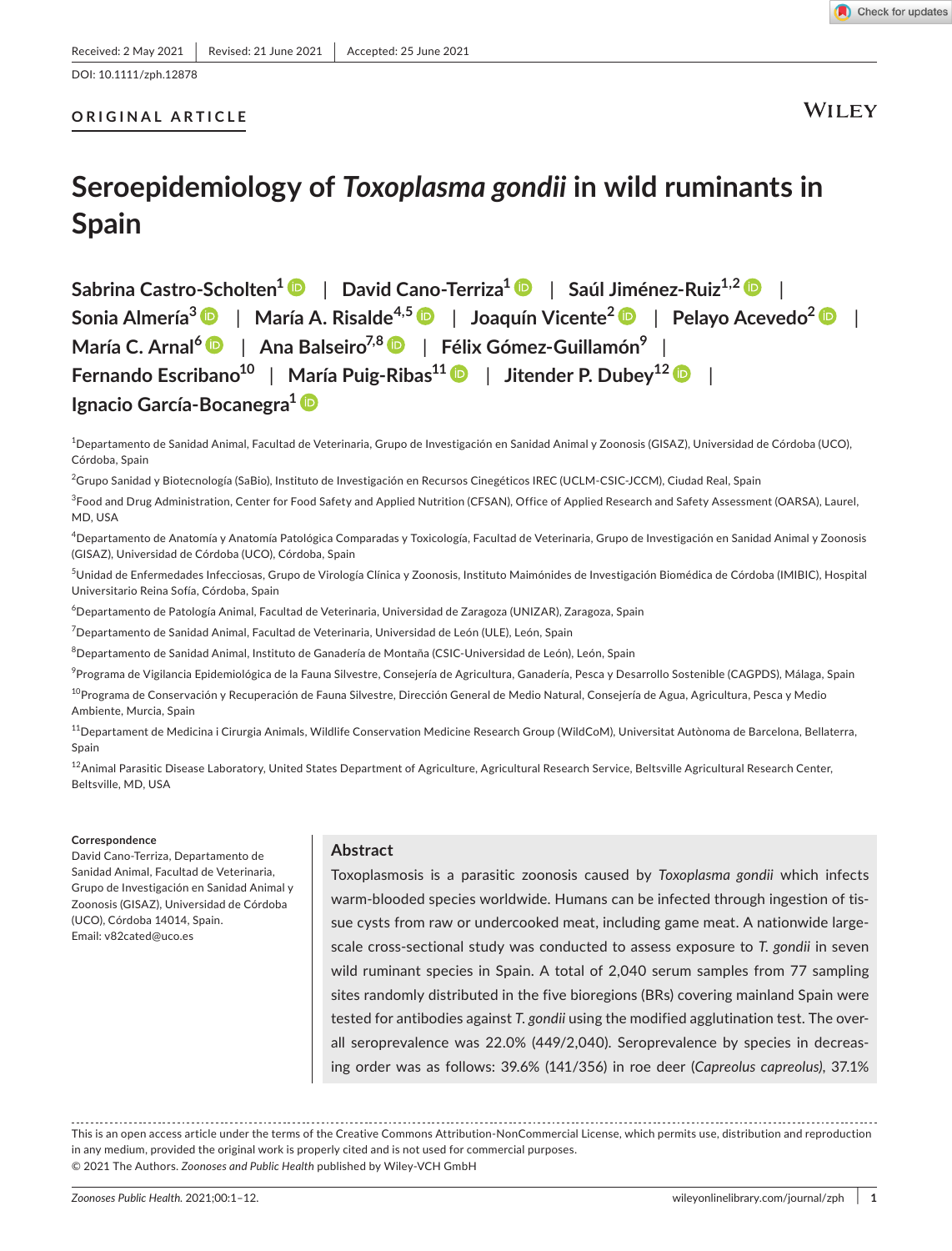(138/372) in fallow deer (*Dama dama)*, 16.6% (92/553) in red deer (*Cervus elaphus*), 14.0% (26/186) in Southern chamois (*Rupicapra pyrenaica)*, 11.5% (24/209) in mouflon (*Ovis aries musimon)*, 7.8% (27/346) in Iberian wild goat (*Capra pyrenaica)* and 5.6% (1/18) in Barbary sheep (*Ammotragus lervia)*. Seropositivity was detected in 74.0% (57/77) of the sampling sites. Results indicate widespread but not homogeneous exposure to *T. gondii* in wild ruminant populations in Spain during the last two decades and highlight differences related to animal species and spatial distribution of these species in this country; this implies potential consequences of *T. gondii* for animal health, conservation and public health.

#### **KEYWORDS**

food-borne pathogens, Spain, *Toxoplasma gondii*, wild ruminants, zoonosis

## **1** | **INTRODUCTION**

Toxoplasmosis is a zoonosis caused by *Toxoplasma gondii*, an intracellular protozoan parasite of worldwide distribution. Its lifecycle involves species of the Felidae family as the definitive host, and virtually all warm-blooded species as intermediate hosts (Dubey, 2010). *Toxoplasma gondii* is the most widespread zoonotic parasite in human beings, who become infected by the ingestion of tissue cysts from undercooked or raw meat, consumption of food or water contaminated with *T. gondii* oocysts, or by congenital transmission (Dubey, 2010; Hill & Dubey, 2014). Most infections appear to be asymptomatic; however, it can lead to abortion in women and severe neuromuscular complications or even death in immunocompromised people and newborns (Robert-Gangneux & Dardé, 2012). Additionally, *T. gondii* infection has also been associated with both subtle behavioural changes and, in some cases, severe neuropsychiatric disorders (Milne et al., 2020).

During the last few decades, most of the wild ruminant species in Spain have spatially expanded due to different factors: the intensification of game management practices, changes in land use, decrease of natural predators or introduction of individuals outside their native range (Acevedo et al., 2011; Carpio et al., 2021). This situation led to overabundance of wild ruminant species in some areas (Caughley, 1981), which overlaps with a socio-economical context where demand for eco-friendly and sustainable game meat has significantly increased (Carpio et al., 2021; Navarro-González et al., 2016). These factors imply an increase in the risk of food-borne pathogen transmission associated with the consumption of game meat and game products (Santoro et al., 2019). In fact, the meat of large game species has been identified as an important zoonotic source for *T. gondii* (EFSA, 2007). Hunters and consumers of raw meat, as well as people who process meat, are at higher risk for *T. gondii* infection (Fecková et al., 2020). Importantly, clinical toxoplasmosis and even *T. gondii* outbreaks have been reported after consumption of

#### **Impacts**

- *Toxoplasma* seroprevalence was widespread among wild ungulates in Spain.
- Highest seroprevalence was found in roe deer and fallow deer compared with the five remaining species.
- Animals living in northern Spain, with an Atlantic climate, had significantly higher risk of *T. gondii* exposure.

raw or undercooked venison (Gaulin et al., 2020; Ross et al., 2001; Schumacher et al., 2020).

*Toxoplasma gondii* exposure has been shown to be widespread in wild ruminant species in different areas and regions of Spain (Almería et al., 2018, 2021; García-Bocanegra et al., 2013; Panadero et al., 2010). However, no large nationwide scale studies have been carried out involving a representative sample size, both at bioregion and species levels, to get a deeper and broader understanding of the epidemiological situation of this zoonotic pathogen in wild ruminant populations. Hence, the aim of the present study was to determine the nationwide seroprevalence and risk factors associated with *T. gondii* exposure in all the bioregions and wild ruminant species present in mainland Spain.

## **2** | **MATERIALS AND METHODS**

### **2.1** | **Study design and sampling**

Between 1999 and 2020, a nationwide survey was performed and samples from the seven wild ruminant species present in Spain, red deer (*Cervus elaphus*), fallow deer (*Dama dama*), roe deer (*Capreolus capreolus*), Iberian wild goat (*Capra pyrenaica*), mouflon (*Ovis aries musimon*), Southern chamois (*Rupicapra pyrenaica*) and Barbary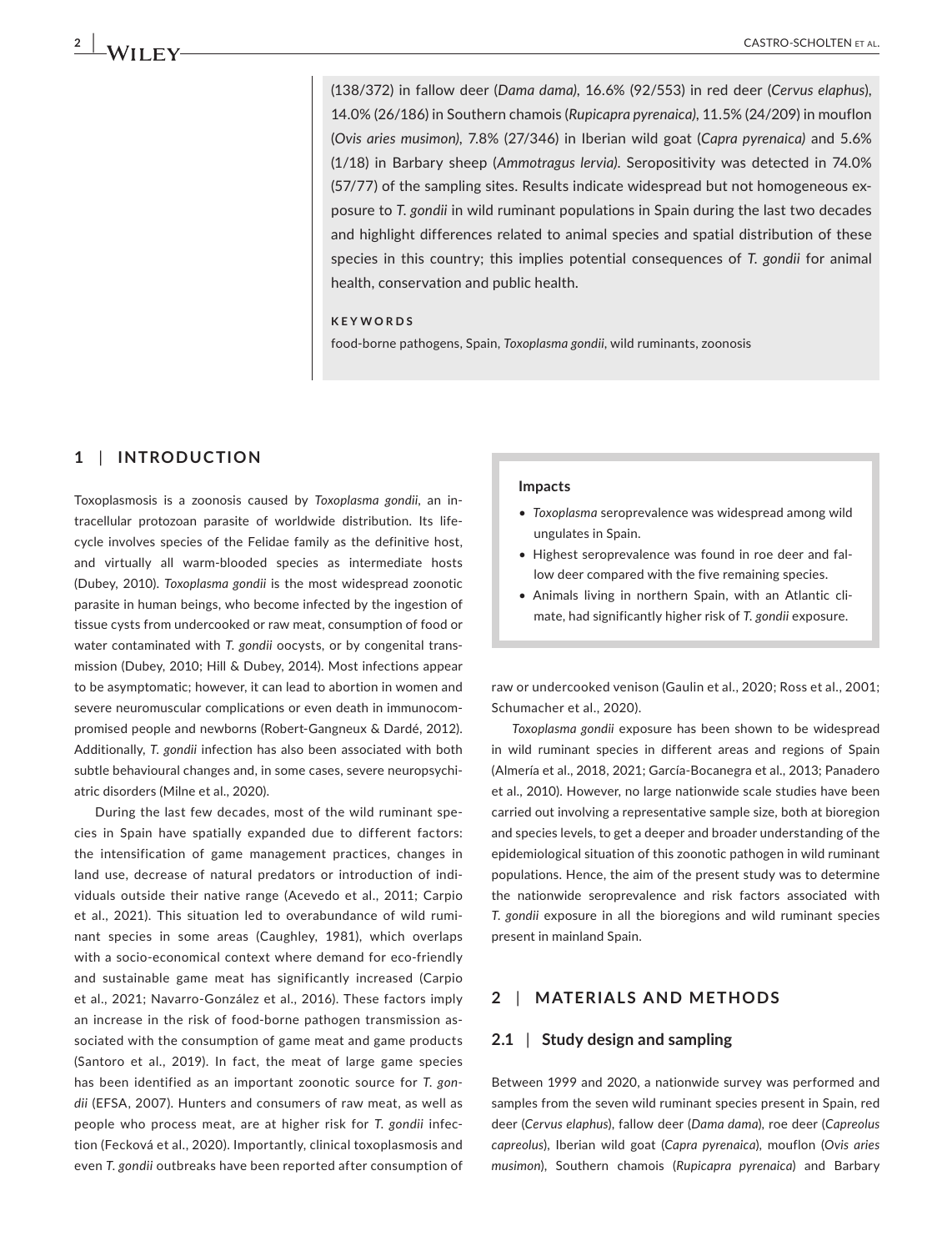summers.

sheep (*Ammotragus lervia*). Samples were collected throughout the five bioregions (BRs) of mainland Spain (Figure 1). These bioregions were defined by the Spanish National Wildlife Disease Surveillance Plan, based on the ecosystems, presence and abundance of wild ungulates, climatological and epidemiological criteria of the wildlife communities present (for more details see Muñoz et al., 2010; PNVSFS, 2020). Briefly, BR1 has an Atlantic climate, with mild temperatures and high average annual rainfall. Bordering this BR to the south lies BR2, with a Continental Mediterranean climate and predominance of cereal crops. The south-central extends BR3, a region with low altitude mountains and cold winters, hot and dry summers, and rainy autumns and springs. The BR4 covers inland mountains with a Continental Mediterranean climate. Finally, along the south and east coast extends BR5 with warm, rainy winters and hot, dry

Sample size was calculated assuming a prevalence of 50%, with a 95% confidence interval (CI<sub>95%</sub>) and a desired precision of  $\pm$ 5%, resulting in 385 specimens per BR to be sampled (1,925 samples in total). The sampling was then stratified within BRs according to the distribution and density representativeness of the wild ruminant species present. Whenever possible, 59 animals of each of the species present in a BR were sampled to ensure a 95% probability of detecting seropositivity for an assumed minimum prevalence of 5% in each BR. In addition, for each BR, several sampling sites were randomly selected, corresponding to hunting states or game reserves. In each of these sampling sites between 15 and 20, animals were randomly sampled (simple random sampling) when feasible (Figure 1).

A total of 2,040 ruminants were finally sampled from 77 sampling sites, including 553 red deer, 372 fallow deer, 356 roe deer, 346 Iberian wild goats, 209 mouflon, 186 Southern chamois and 18 Barbary sheep (Table 1). All animals were legally harvested by hunters or culled as part of population control programmes on game reserves. Blood samples were obtained by puncture of the endocranial venous sinuses or from the thoracic cavity (Jiménez-Ruiz et al., 2016). Sera were collected after centrifugation and kept frozen at −20°C until analysis. Data on sampled populations, BR, sampling



**FIGURE 1** Seroprevalence of *Toxoplasma gondii* in the wild ruminant species present in mainland Spain. Triangles represent *T. gondii* exposure as determined by presence of antibodies at each sampling site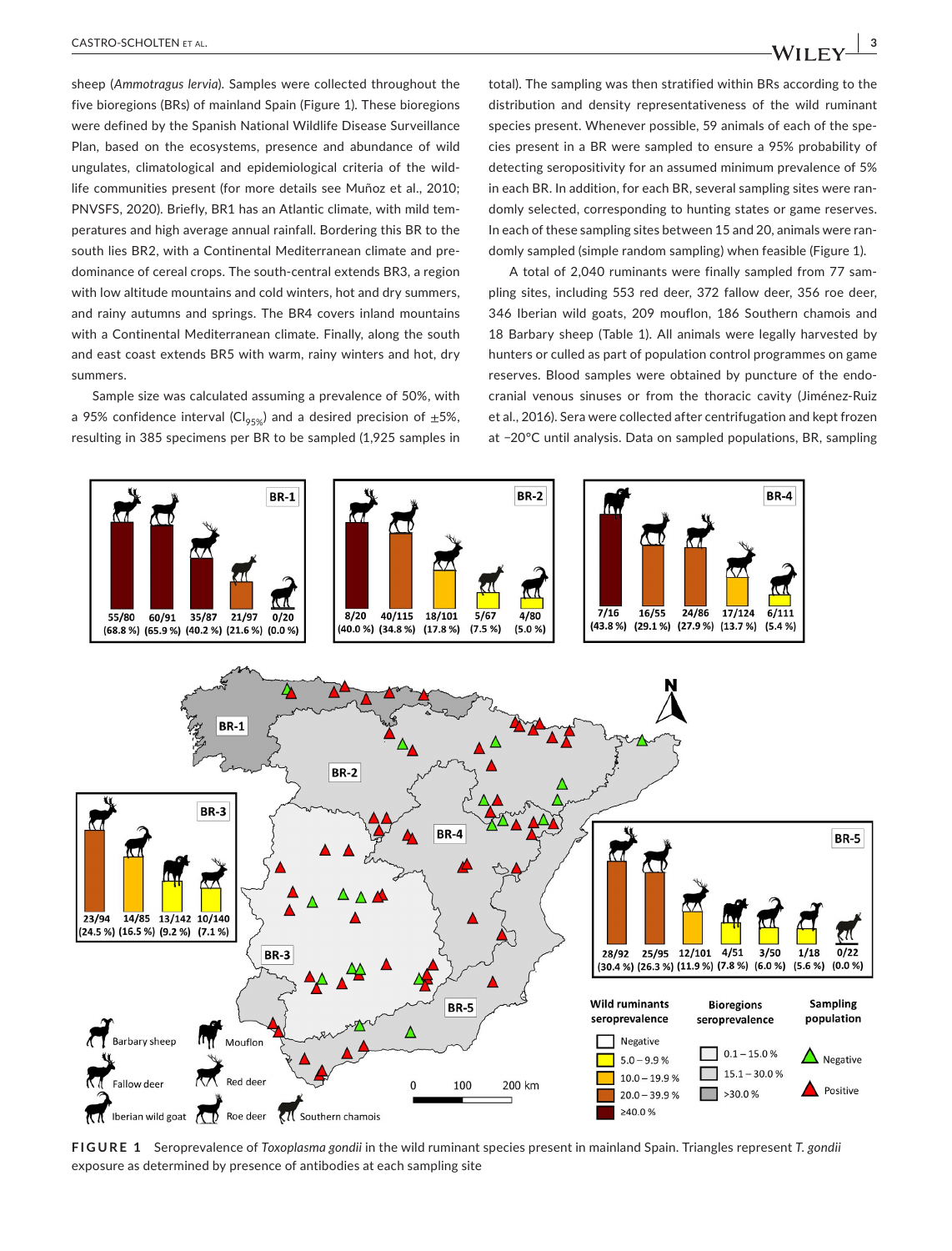# **4 1** *M***/II <b>EV** *CASTRO-SCHOLTEN ET AL.*

| Variable  | Category          | No. positives/<br>overall <sup>a</sup> | Seroprevalence<br>(%) | p-Value |
|-----------|-------------------|----------------------------------------|-----------------------|---------|
| Species   | Barbary sheep     | 1/18                                   | 5.6                   | < .001  |
|           | Fallow deer       | 138/372                                | 37.1                  |         |
|           | Iberian wild goat | 27/346                                 | 7.8                   |         |
|           | Mouflon           | 24/209                                 | 11.5                  |         |
|           | Red deer          | 92/553                                 | 16.6                  |         |
|           | Roe deer          | 141/356                                | 39.6                  |         |
|           | Southern chamois  | 26/186                                 | 14.0                  |         |
| Bioregion | BR1               | 171/375                                | 45.6                  | < .001  |
|           | BR <sub>2</sub>   | 75/383                                 | 19.6                  |         |
|           | BR <sub>3</sub>   | 60/461                                 | 13.0                  |         |
|           | BR4               | 70/392                                 | 17.9                  |         |
|           | BR <sub>5</sub>   | 73/429                                 | 17.0                  |         |
| Period    | 1999-2012         | 227/740                                | 37.4                  | < .001  |
|           | 2013-2015         | 107/732                                | 14.6                  |         |
|           | 2016-2020         | 65/568                                 | 10.0                  |         |
| Sex       | Male              | 22/207                                 | 13.0                  | .132    |
|           | Female            | 12/150                                 | 8.0                   |         |
| Age       | Yearling          | 4/59                                   | 6.4                   | .107    |
|           | Sub-adult         | 17/104                                 | 16.4                  |         |
|           | Adult             | 17/170                                 | 10.0                  |         |

**TABLE 1** Distribution of the prevalence of antibodies against *Toxoplasma gondii* in wild ruminant populations in Spain by categories and results of the bivariate analysis

<sup>a</sup>Missing values omitted.

year, sex and age (yearlings, sub-adults or adults; according to Sáenz de Buruaga et al., 1991) were recorded for each animal, whenever possible.

## 2.1.1 | Testing for *T. gondii* antibodies

The presence of *T. gondii* antibodies was determined using the modified agglutination test (MAT) following the protocol described by Dubey and Desmonts, (1987). Samples with titres of 1:25 or higher were considered positive. Positive sera were titrated at dilutions: 1:25, 1:50, 1:100 and 1:500. MAT has been extensively used for the serological diagnosis of *T. gondii* in domestic and wild ruminant species (Almería et al., 2018; Aubert et al., 2010; Gamarra et al., 2008; Heddergott et al., 2018b; Heddergott et al., 2018a; Jiménez-Martín et al., 2020; Waap et al., 2016). A comparison of seropositivity and isolation of viable *T. gondii* in white tailed deer (*Odocoileus virginianus*) in the USA attests the efficiency of MAT for the detection of *T. gondii* antibodies in deer (Dubey et al., 2020). Additionally, Shaapan et al., (2008) found the highest sensitivity (96%) by MAT compared with the Enzyme-Linked Immunosorbent Assay (ELISA) (90.1%) and Indirect Fluorescent Antibody Test (IFAT) (80.4%) when using the Sabin–Feldman dye test (SF) as reference test for the detection of *T. gondii* infection in naturally infected sheep.

## **2.2** | **Statistical analysis**

The seroprevalence against *T. gondii* was determined from the proportion of positive samples to the total number of examined, with exact binomial Cl<sub>95%</sub>. Three study periods (1999-2012, 2013-2015 and 2016–2020) were established by stratifying of the sampling years into percentiles 33 and 66 as cut points. Firstly, associations between serological results (as binomial response variable) and categorical explanatory variables (species, BR, sampling period, sex and age) were initially screened using the Pearson's Chi-square test or Fisher's test, as appropriate. Barbary sheep was removed from the statistical analysis because of the low number of samples analysed (*n* = 18) and because all barbary sheep samples were collected in BR5. All variables with a *p*-value <.10 in this bivariate analysis were selected for further analyses. Collinearity between pairs of variables was tested by Cramer's V coefficient. Secondly, a generalized estimating equation (GEE) analysis was carried out to study the effect of the variables selected based on the bivariate analysis. The number of seropositive animals was assumed to follow a binomial distribution, and 'sampling site' was included as random effect factor. A logit link function was considered. A forward introduction of variables was used, starting with the variable with the lowest *p*-value in the bivariate analysis. At each step, the confounding effect of the included variable was assessed by computing the change in the odd ratios (OR) by more than 30%. The choice of the best model was based on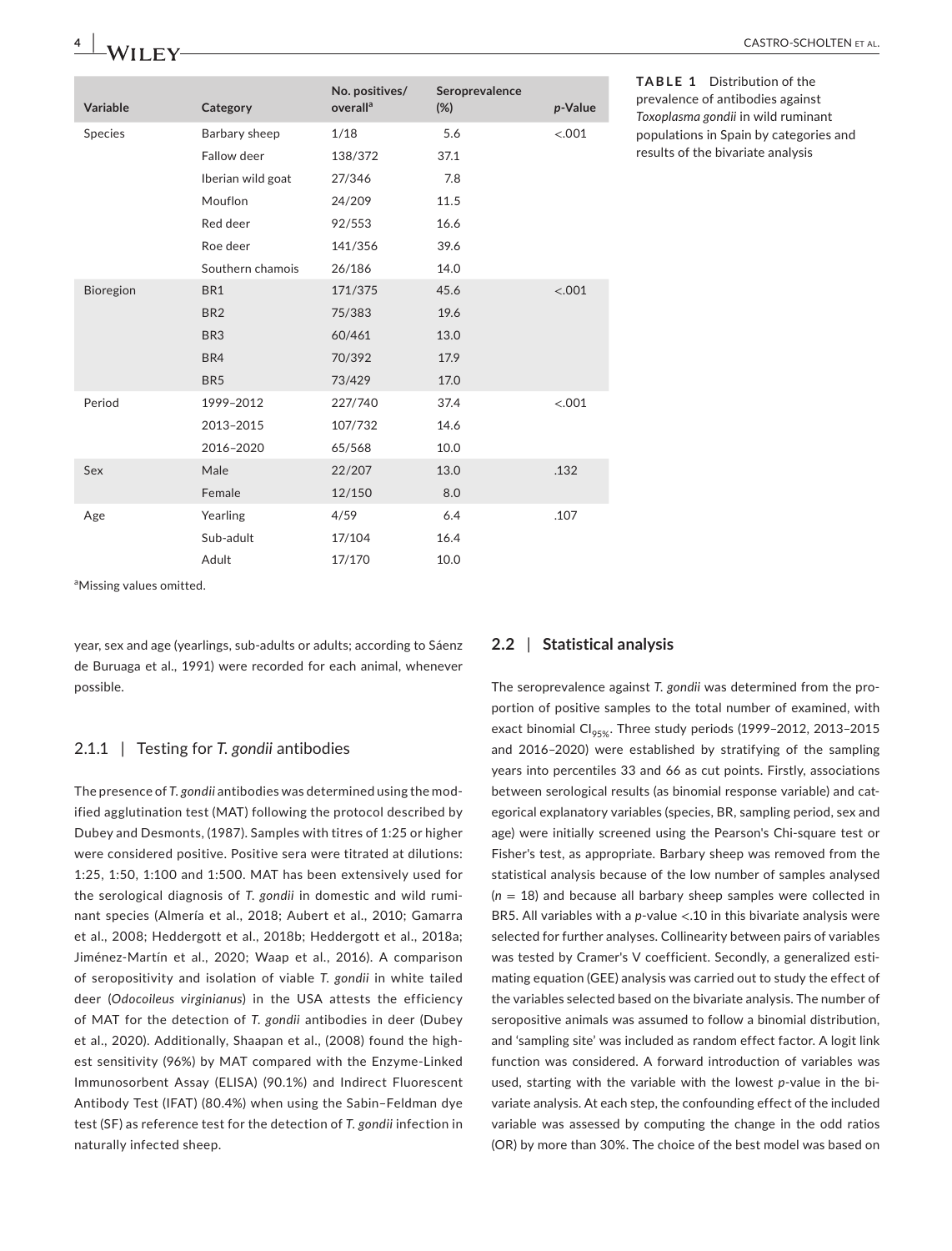the quasi-likelihood under independence model criterion. SPSS 22.0 software (IBM Corp.) was used for all statistical analyses.

## **3** | **RESULTS**

Antibodies against *T. gondii* were detected in 449 out of the 2,040 (22.0%) ruminants tested, with overall antibody titres of 1:25 in 240 (53.5%), 1:50 in 103 (22.9%), 1:100 in 69 (15.4%) and ≥1:500 in 37 (8.2%). The distribution of seroprevalences by species, BR, sampling period, sex and age is shown in Table 1. By species, the prevalence of antibodies in decreasing order was as follows: 39.6% (141/356; Cl<sub>95%</sub>: 34.5-44.7) in roe deer, 37.1% (138/372; Cl<sub>95%</sub>: 32.2-42.0) in fallow deer,  $16.6\%$  (92/553; CI<sub>95%</sub>: 13.5-19.7) in red deer, 14.0% (26/186; CI<sub>95%</sub>: 9.0-18.9) in Southern chamois, 11.5% (24/209; CI<sub>95%</sub>: 7.2-15.8) in mouflon, 7.8% (27/346;  $CI_{95\%}$ : 5.0-10.7) in Iberian wild goat and 5.6% (1/18;  $Cl_{95\%}$ : 0.0-16.1) in Barbary sheep.

Geographically, seroprevalence values ranged between 45.6%  $(171/375; Cl<sub>95%</sub>: 40.6-50.6)$  in BR1 and 13.0% (60/461; Cl<sub>95%</sub>: 9.9-16.1) in BR3. Seropositive animals were detected in 74.0% (57/77) of the sampling sites and in all the species in the five BRs, except for Iberian wild goats sampled in BR1 and the Southern chamois sampled in BR5 (Table 1, Figure 1). Temporally, a decreasing trend in seroprevalence was found over the years. The highest seroprevalence (37.4%; 277/740;  $CI<sub>95%</sub>:$  33.9-40.9) was detected during the first study period (1999–2012), decreased to 14.6% (107/732;  $Cl_{95\%}$ : 12.1-17.2) during the second study period (2013-2015) and fell to 11.4% (65/568;  $Cl_{95\%}$ : 8.8-14.1) during the last study period (2016–2020).

The categorical explanatory variables 'species', 'BR' and 'sampling period' presented association ( $p < .10$ ) with the dependent variable, so they were initially selected for multivariate analysis. The variable 'sampling period' was excluded due to collinearity with 'species' and 'BR' variables. The final multivariate analysis showed that the main risk factors potentially associated with *T. gondii* exposure in wild ruminants were species and BR. Significantly higher seroprevalences were observed in roe deer and fallow deer compared with the remaining wild ruminant species. The seroprevalence was also significantly higher in BR1 compared with the remainder BRs (Table 2).

## **4** | **DISCUSSION**

The present study is the first large-scale, nationwide, cross-sectional survey on exposure to *T. gondii* comprising all free-ranging wild ruminant species present in a country, considering clearly delimitated epidemiological units. Our results provide an overview of the seroprevalence and spatial variations of *T. gondii* in wild ruminant populations in Spain. Important variations and increased risk of exposure in certain species and BRs of the country were observed, while at the same time, the study documented widespread environmental contamination with *T. gondii*. The overall seroprevalence observed (22.0%) is within the range of those reported in previous serosurveys **TABLE 2** Generalized estimating equations analysis of risk factors associated with *Toxoplasma gondii* seropositivity in wild ruminants in Spain

|  | Variable         | Category          | p-Value | OR Cl <sub>95%</sub>  |
|--|------------------|-------------------|---------|-----------------------|
|  | <b>Species</b>   | Fallow deer       | .003    | $4.51(1.7 -$<br>12.1) |
|  |                  | Roe deer          | .001    | 4.29<br>$(1.9 - 9.9)$ |
|  |                  | Red deer          | .21     | 1.75<br>$(0.7 - 4.2)$ |
|  |                  | Southern chamois  | .35     | 0.61<br>$(0.2 - 1.7)$ |
|  |                  | Mouflon           | .83     | 1.17<br>$(0.3 - 4.8)$ |
|  |                  | Iberian wild goat | a       | a                     |
|  | <b>Bioregion</b> | BR1               | $-.001$ | $6.13(3.1 -$<br>12.3) |
|  |                  | BR <sub>2</sub>   | .28     | 1.59<br>$(0.7 - 3.7)$ |
|  |                  | BR4               | .19     | 1.64<br>$(0.8 - 3.5)$ |
|  |                  | BR <sub>5</sub>   | .42     | 1.47<br>$(0.6 - 3.8)$ |
|  |                  | BR <sub>3</sub>   | a       | a                     |

Abbreviation: OR, odds ratio.

<sup>a</sup>Reference category.

at regional level, ranging from 5.5% (San Miguel et al., 2016) to 30.2% (Barroso et al., 2020) (Table 3), and underlines the different epidemiological scenarios for this zoonotic pathogen in wild ruminant populations in Spain.

The risk factor analysis showed that the prevalence of *T. gondii* antibodies in wild ruminants was species related. Differences in the seroprevalence ratios among species are consistent with those observed in other European countries (Table 3). Differences in susceptibility, immunoreactivity, diet, feeding behaviour, habitat and/ or the composition and abundance of the host community (including definitive hosts) are possible factors implicated in the differences of *T. gondii* seropositivity among species. We found significantly higher seroprevalences in roe and fallow deer compared with the five remaining species. Roe deer is the most abundant wild ruminant species in Europe (Burbaiteė & Csányi, 2009), and the second species after red deer in Spain (Garrido et al., 2019). Previous surveys in roe deer carried out in Europe showed wide variations in the prevalence of *T. gondii* antibodies among countries and between regions within the same country (Table 3; Fanelli et al., 2021). The average seroprevalence detected in the present study (39.6%) is of the same magnitude as those found in previous studies in Spain and other European countries such as Belgium, France, Norway and Sweden. Slightly higher seroprevalence values were observed in other studies in Belgium and Norway. On the contrary, lower seroprevalences were previously detected in some areas of Spain and in other European countries including the Czech Republic, Finland, Germany,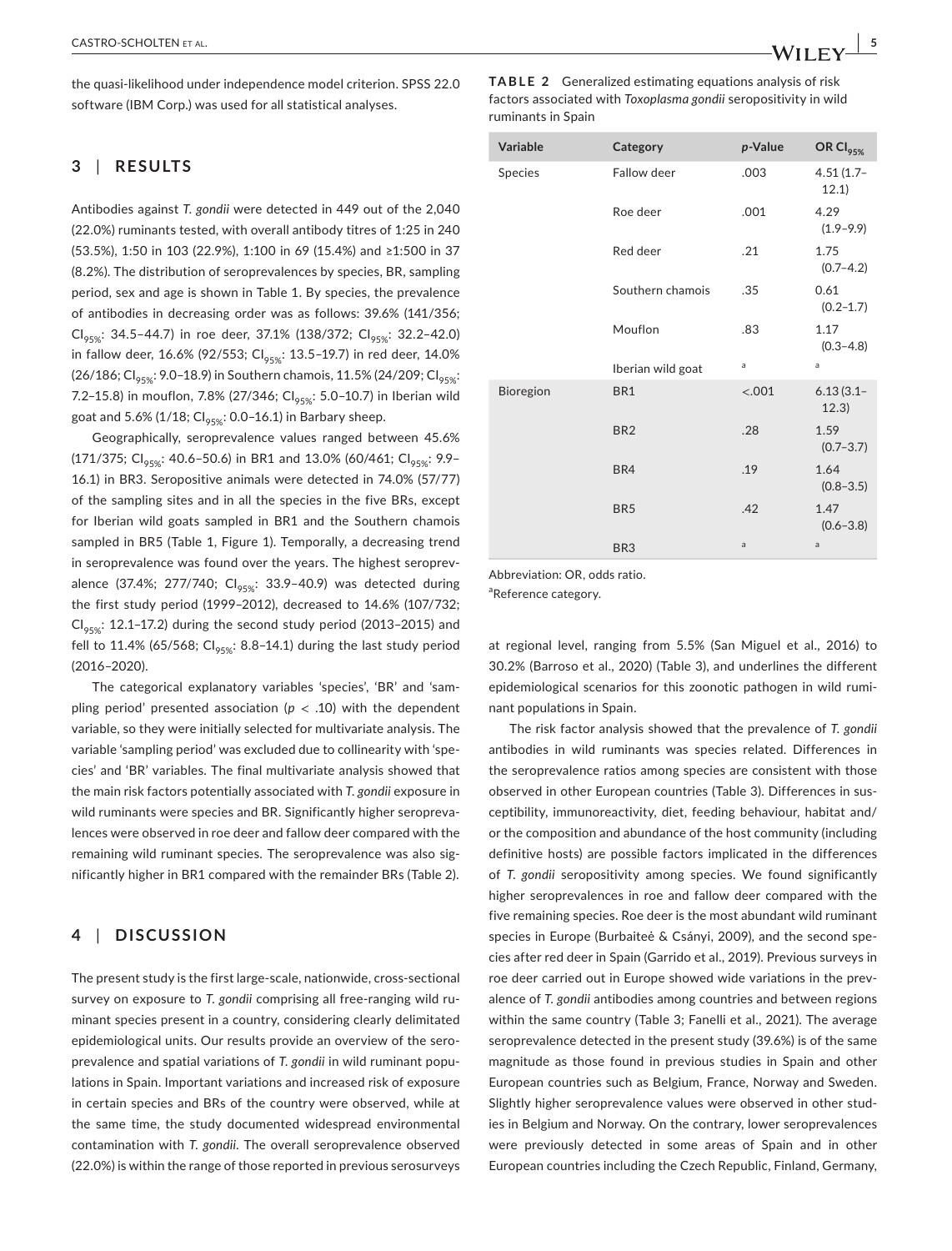| $\perp$ WILEY- |
|----------------|
|----------------|

**TABLE 3** Seroprevalence of *Toxoplasma gondii* in wild ruminant species in Europe

| <b>Species</b>    | Country        | No. tested     | Serological test <sup>a</sup> | % Positive | Reference                        |
|-------------------|----------------|----------------|-------------------------------|------------|----------------------------------|
| Barbary sheep     | Czech Republic | 24             | <b>IFAT</b>                   | 17         | Bartova et al., 2017             |
|                   |                | 24             | <b>ELISA</b>                  | 25         | Bartova et al., 2017             |
|                   | Spain          | 18             | MAT                           | 5.6        | Present study                    |
|                   |                | 61             | MAT                           | 1.5        | Candela et al., 2009             |
|                   |                | 10             | MAT                           | 10.0       | Gauss et al., 2006               |
| Iberian wild goat | Spain          | 346            | <b>MAT</b>                    | 7.8        | Present study                    |
|                   |                | 101            | <b>MAT</b>                    | 13.9       | Almeria et al., 2021             |
|                   |                | 90             | <b>MAT</b>                    | 5.6        | Almeria et al., 2018             |
|                   |                | 531            | MAT                           | 27.5       | García-Bocanegra<br>et al., 2012 |
|                   |                | 3              | MAT                           | 33.3       | Gauss et al., 2006               |
| Red deer          | Belgium        | $\overline{7}$ | <b>ELISA</b>                  | 0.0        | De Craeye et al., 2011           |
|                   | Czech Republic | 24             | <b>ELISA</b>                  | 20.8       | Lorencova et al., 2015           |
|                   |                | 377            | <b>IFAT</b>                   | 45.0       | Bartova et al., 2007             |
|                   |                | 303            | SF                            | 15.0       | Hejlíček et al., 1997            |
|                   | France         | 24             | MAT                           | 4.0        | Aubert et al., 2010              |
|                   | Germany        | 47             | <b>ELISA</b>                  | $6.4\,$    | Bier et al., 2020                |
|                   | Italy          | 60             | <b>IFAT</b>                   | 22.0       | Rocchigiani et al., 2016         |
|                   |                | 81             | <b>ELISA</b>                  | 39.5       | Formenti et al., 2015            |
|                   | Ireland        | 348            | LAT                           | $6.6\,$    | Halova et al., 2013              |
|                   | Norway         | 571            | DA                            | 7.7        | Vikoren et al., 2004             |
|                   |                | 99             | SF                            | 12.0       | Kapperud, 1978                   |
|                   | Poland         | 552            | <b>ELISA</b>                  | 24.1       | Witkowski et al., 2015           |
|                   | Portugal       | 14             | MAT                           | 21.4       | Waap et al., 2016                |
|                   | Spain          | 553            | MAT                           | 16.6       | Present study                    |
|                   |                | 76             | MAT                           | 7.9        | Almeria et al., 2021             |
|                   |                | 423            | MAT                           | 30.7       | Barroso et al., 2020             |
|                   |                | 1,063          | MAT                           | 10.5       | Almeria et al., 2018             |
|                   |                | 131            | <b>IFAT</b>                   | 13.0       | San Miguel et al., 2016          |
|                   |                | 482            | MAT                           | $\rm 8.0$  | Gónzalez-Barrio<br>et al., 2015  |
|                   |                | 441            | MAT                           | 15.6       | Gauss et al., 2006               |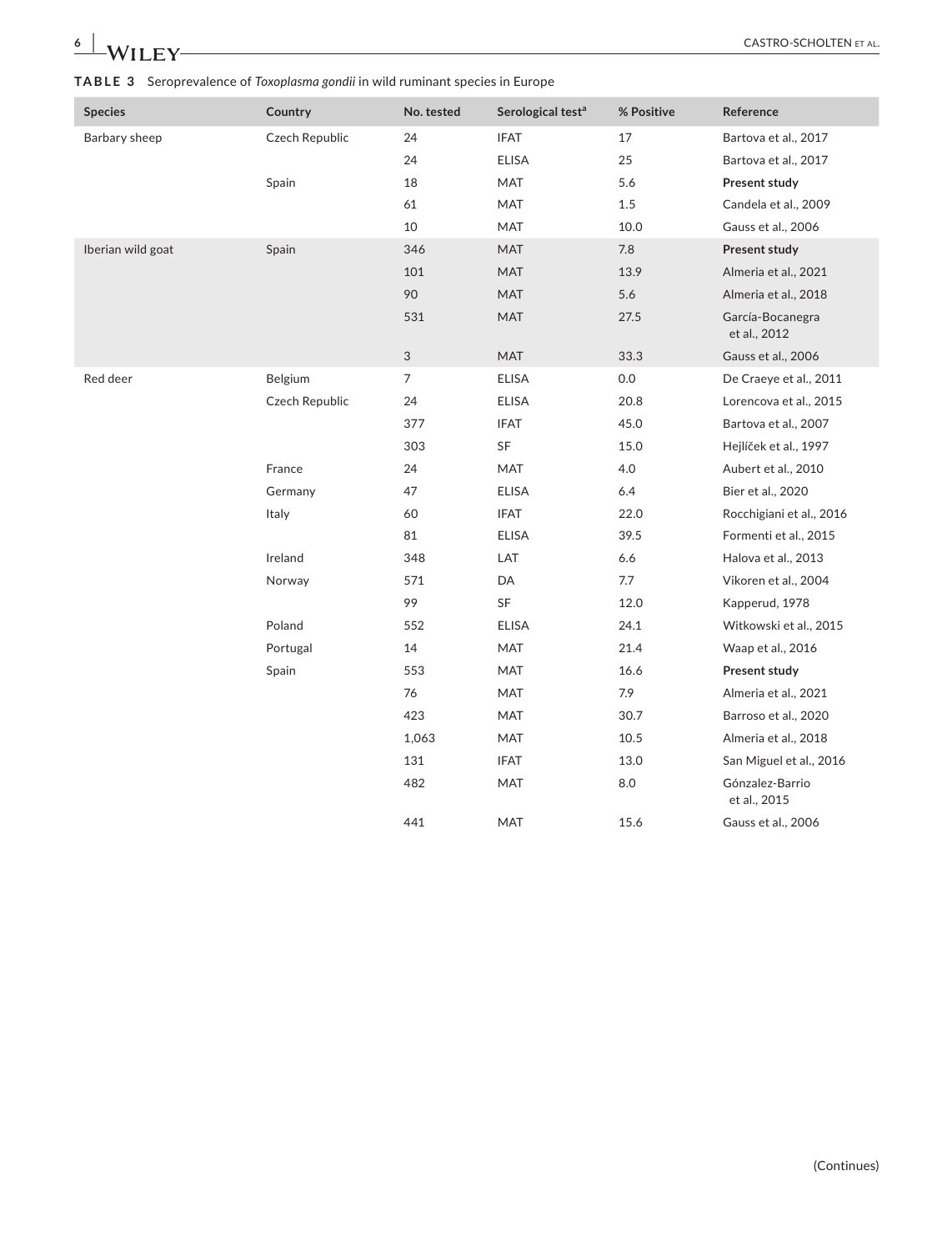# **TABLE 3** (Continued)

| <b>Species</b> | Country        | No. tested     | Serological test <sup>a</sup> | % Positive | Reference                                                                            |
|----------------|----------------|----------------|-------------------------------|------------|--------------------------------------------------------------------------------------|
| Roe deer       | Belgium        | 190            | <b>ELISA</b>                  | 43.2       | Tavernier et al., 2015                                                               |
|                |                | 73             | <b>ELISA</b>                  | 52.0       | De Craeye et al., 2011                                                               |
|                | Czech Republic | 79             | <b>IFAT</b>                   | 24.0       | Bartova et al., 2007                                                                 |
|                |                | 95             | SF                            | 14.0       | Hejlíček et al., 1997                                                                |
|                | Finland        | 17             | DA                            | 17.6       | Jokelainen et al., 2010                                                              |
|                | France         | 1,155          | MAT                           | 43.7       | Gotteland et al., 2014                                                               |
|                |                | 222            | <b>ELISA</b>                  | 46.4       | Candela et al., 2014                                                                 |
|                |                | 60             | MAT                           | 60.0       | Aubert et al., 2010                                                                  |
|                | Germany        | 125            | <b>ELISA</b>                  | 12.8       | Bier et al., 2020                                                                    |
|                |                | 295            | MAT                           | 29.0       | Heddergott, Steinbach,<br>et al., 2018; Heddergott,<br>Osten-Sacken,<br>et al., 2018 |
|                | Italy          | 207            | LAT                           | 13.0       | Gaffurri et al., 2006                                                                |
|                | Norway         | 760            | DA                            | 33.9       | Vikoren et al., 2004                                                                 |
|                |                | 8              | SF                            | 63.0       | Kapperud, 1978                                                                       |
|                | Poland         | 92             | <b>ELISA</b>                  | 30.4       | Witkowski et al., 2015                                                               |
|                |                | 19             | DA                            | 15.8       | Sroka et al., 2007                                                                   |
|                | Portugal       | $\mathbf{1}$   | MAT                           | $0.0\,$    | Lopes et al., 2011                                                                   |
|                | Spain          | 356            | MAT                           | 39.6       | Present study                                                                        |
|                |                | 22             | MAT                           | 13.6       | Almeria et al., 2018                                                                 |
|                |                | 84             | <b>ELISA</b>                  | 25.0       | Morrondo et al., 2017                                                                |
|                |                | 228            | <b>IFAT</b>                   | $2.0\,$    | San Miguel et al., 2016                                                              |
|                |                | 135            | <b>ELISA</b>                  | 43.7       | Sevila et al., 2014                                                                  |
|                |                | 160            | DA                            | 13.7       | Panadero et al., 2010                                                                |
|                |                | 278            | MAT                           | 39.2       | Gamarra et al., 2008                                                                 |
|                |                | 33             | MAT                           | 21.8       | Gauss et al., 2006                                                                   |
|                | Sweden         | 199            | DA                            | 34.0       | Malmsten et al., 2011                                                                |
| Fallow deer    | Belgium        | 4              | <b>ELISA</b>                  | 0.0        | De Craeye et al., 2011                                                               |
|                | Czech Republic | 13             | <b>ELISA</b>                  | 23.1       | Lorencova et al., 2015                                                               |
|                |                | 143            | IFAT                          | 17.0       | Bartova et al., 2007                                                                 |
|                |                | 3              | SF                            | 100        | Hejlíček et al., 1997                                                                |
|                | France         | $\overline{4}$ | MAT                           | 25.0       | Aubert et al., 2010                                                                  |
|                | Poland         | 167            | <b>ELISA</b>                  | 10.0       | Moskwa et al., 2018                                                                  |
|                | Spain          | 372            | MAT                           | 37.1       | Present study                                                                        |
|                |                | 62             | MAT                           | 19.0       | Almeria et al., 2021                                                                 |
|                |                | 452            | MAT                           | 29.7       | Barroso et al., 2020                                                                 |
|                |                | 294            | MAT                           | 15.6       | Almeria et al., 2018                                                                 |
|                |                | 79             | MAT                           | 24.0       | Gauss et al., 2006                                                                   |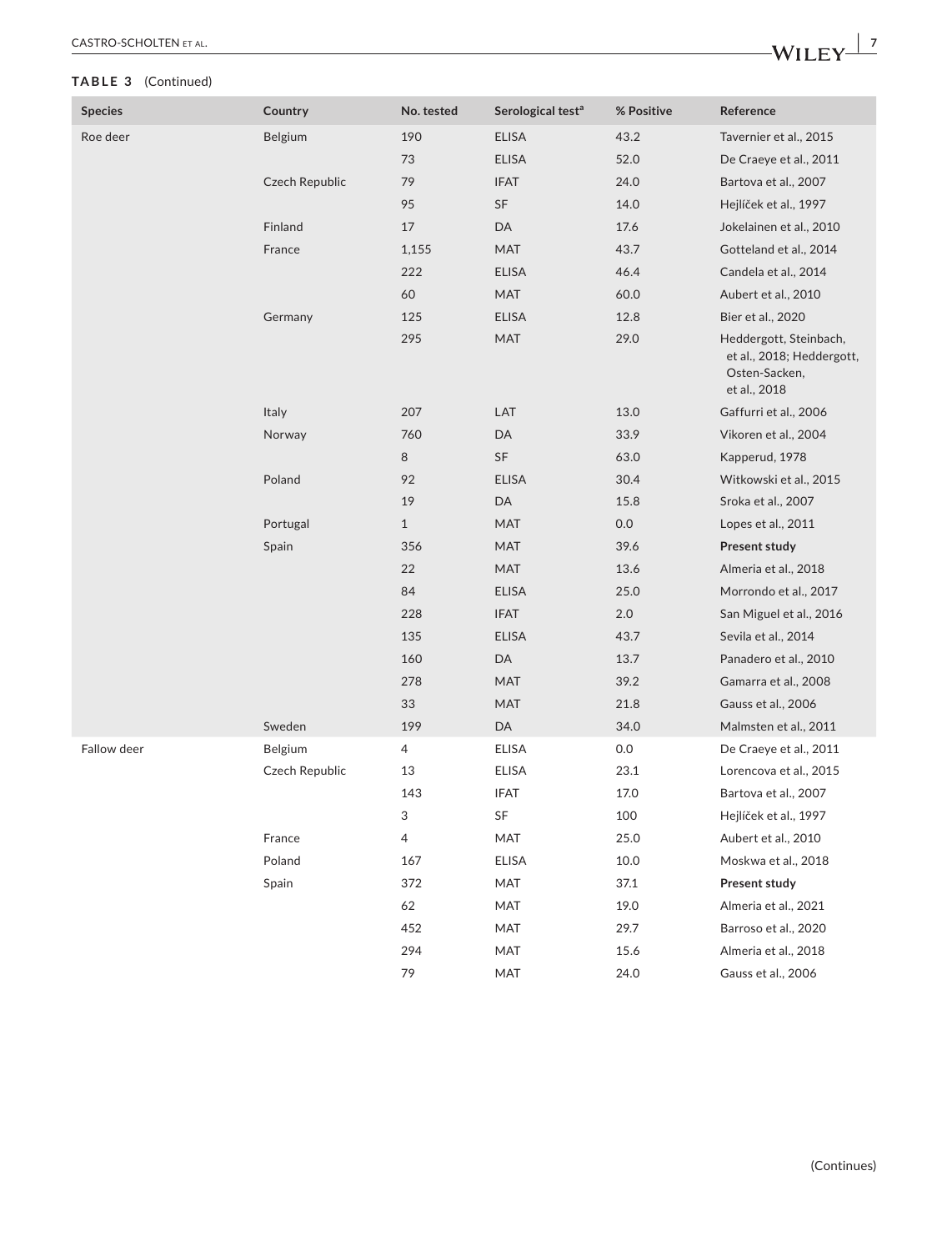#### **TABLE 3** (Continued)

| <b>Species</b>   | Country        | No. tested | Serological test <sup>a</sup> | % Positive | Reference                                                                            |
|------------------|----------------|------------|-------------------------------|------------|--------------------------------------------------------------------------------------|
| Mouflon          | Czech Republic | 41         | <b>ELISA</b>                  | 24.4       | Lorencova et al., 2015                                                               |
|                  |                | 105        | <b>IFAT</b>                   | 9.0        | Bartova et al., 2007                                                                 |
|                  |                | 20         | SF                            | 10.0       | Hejlíček et al., 1997                                                                |
|                  | France         | 143        | <b>MAT</b>                    | 14.7       | Gotteland et al., 2014                                                               |
|                  |                | 31         | <b>MAT</b>                    | 16.0       | Aubert et al., 2010                                                                  |
|                  | Germany        | 138        | <b>MAT</b>                    | 22.5       | Heddergott, Steinbach,<br>et al., 2018; Heddergott,<br>Osten-Sacken,<br>et al., 2018 |
|                  | Spain          | 209        | <b>MAT</b>                    | 11.5       | Present study                                                                        |
|                  |                | 64         | <b>MAT</b>                    | 3.1        | Almeria et al., 2021                                                                 |
|                  |                | 216        | <b>MAT</b>                    | 5.6        | Almeria et al., 2018                                                                 |
|                  |                | 27         | <b>MAT</b>                    | 14.8       | Gauss et al., 2006                                                                   |
| Southern chamois | France         | 101        | MAT                           | 16.8       | Gotteland et al., 2014                                                               |
|                  | Spain          | 186        | MAT                           | 13.9       | Present study                                                                        |
|                  |                | 149        | <b>IFAT</b>                   | 4.0        | San Miguel et al., 2016                                                              |
|                  |                | 10         | MAT                           | 20.0       | Gauss et al., 2006                                                                   |

a DA, Direct Agglutination; ELISA, Enzyme-Linked Immunosorbent Assay; IFAT, Indirect Fluorescent Antibody Test; LAT, Latex Agglutination Test; MAT, Modified Agglutination Test; SF, Sabin–Feldman dye test.

Italy and Poland (Table 3). Even though accurate comparisons cannot be made given the differences in the number of animals tested, the populations sampled and/or the different serological methods used, the seroprevalence observed in roe deer in the present study was high in every BR where this species was sampled. Higher seroprevalence of *T. gondii* infection in roe deer compared to other wild ruminant species has also been observed in other European countries, suggesting that consumption of roe deer raw or undercooked meat may be an important source for human infection (Fanelli et al., 2021; Gotteland et al., 2014; Vikoren et al., 2004).

Fallow deer is the third most important wild ruminant game species in Spain (MAP A, 2021). Information about the seroprevalence of *T. gondii* in this species in Europe is still scarce and, in some studies, the number of samples analysed was too low to accurately estimate seroprevalence (Table 3). Data have been only reported from Belgium, the Czech Republic, France, Poland and Spain (Table 3). The seroprevalence of *T. gondii* detected in fallow deer in our study (37.1%) is the highest reported in Europe to date, except for a study in the Czech Republic (100% of the three fallow deer tested) (Hejlíček et al., 1997). In the present study, fallow deer showed the highest seroprevalence levels compared with the other wild ruminant species analysed in four of the five BRs, being the third in BR4. The higher seroprevalence of *T. gondii* in fallow deer compared with other wild ruminant species, with exception of roe deer, is consistent with previous serological studies in Spain (Almería et al., 2018, 2021; Barroso et al., 2020; Gauss et al., 2006). A molecular study in South-West Spain reported the highest prevalence (48% of 21 fallow deer) of *T. gondii* DNA in this species compared with other wild ruminants analysed (Calero-Bernal et al., 2015). Further research is required to determine the

factors involved in the high susceptibility to *T. gondii* exposure in fallow deer.

Our results highlight a widespread exposure to *T. gondii* in wild ruminant populations in Spain. However, the spatial distribution of this parasite was not homogenous, with significantly higher prevalence of *T. gondii* antibodies in BR1. This finding is in accordance with the geographical differences observed in previous studies of wild ruminants in different areas/regions of Spain. Gauss et al., (2006) observed significantly higher *T. gondii* seroprevalence in red deer from wetter areas of north-eastern Spain than those from central and southern areas, while Gamarra et al., (2008) found that roe deer from the northern coastal habitats had higher seropositivity values than those sampled in central Spain. A north-south gradient of *T. gondii* seropositivity was also reported by Jokelainen et al., (2010) in Finland. The geographical differences in seroprevalence observed in the present study could be related to the type of habitat, presence, abundance of domestic/feral or wild felids and environmental (stochastic) factors that influenced the persistence of viable oocysts in each region. BR1, the BR with significantly higher seroprevalence of *T. gondii* in wild ruminants compared to the rest of BRs in Spain, is characterized by mild temperatures and high average annual rainfall, which provides high humidity. These climatic conditions are optimal for survival and sporulation of oocysts in soil, food and water contaminated with domestic or wild feline faeces, as sources of infection for wild ruminants (Dubey, 2010; Dubey & Beattie, 1988). Unfortunately, there is almost no information on *T. gondii* in felids in BR1 (Sobrino et al., 2007), and no large-scale studies have been carried out to assess *T. gondii* distribution in these species in this area of the country. Because most of the sampling sites of the present study were located far from urban areas, feral and wild felines that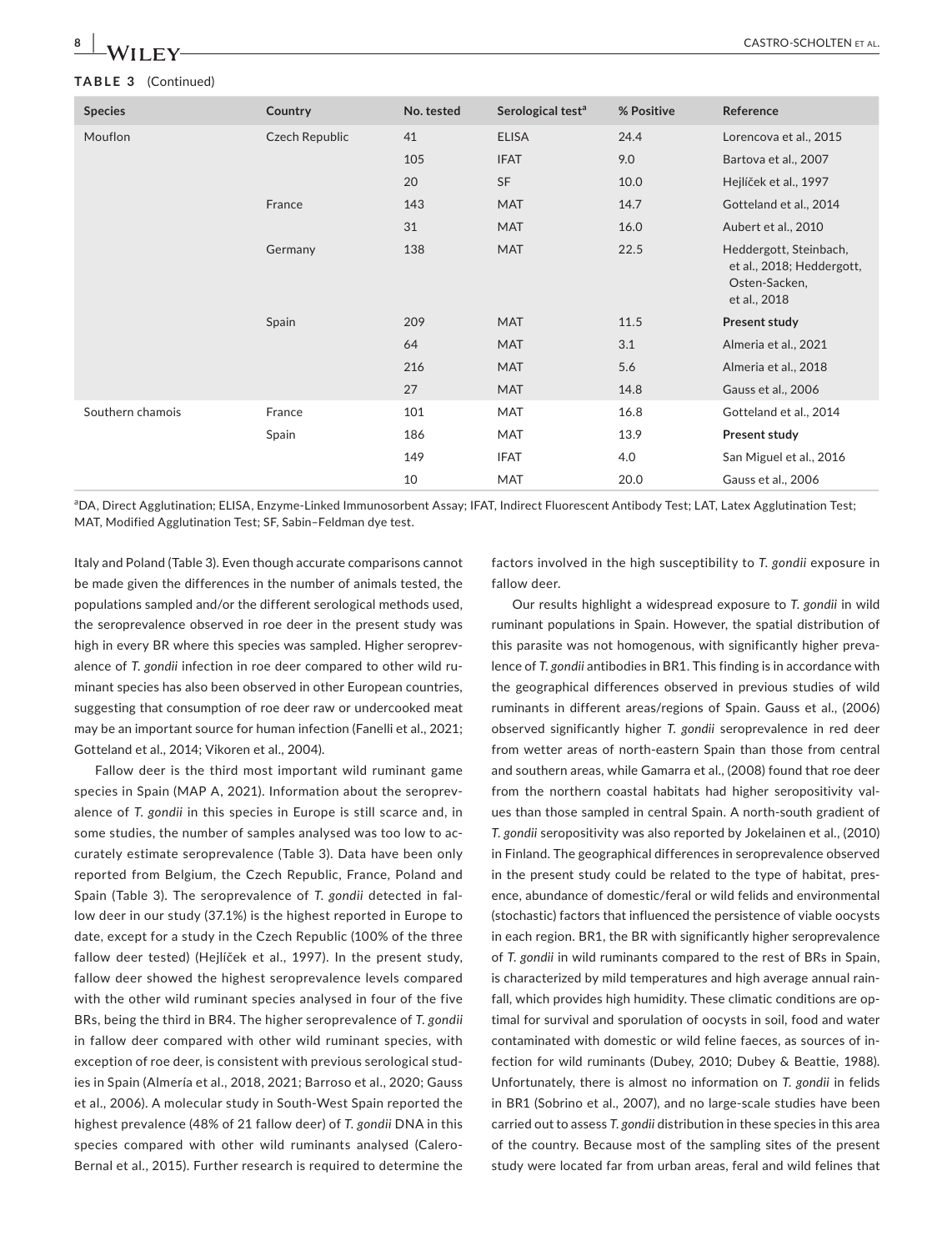share habitat with wild ruminants could play a more relevant role than domestic cats in the epidemiology of *T. gondii* in these Iberian ecosystems. Seropositivity to *T. gondii* in feral cats [free-living cats with generally little or no direct human interaction or dependency (Sparkes et al., 2013)] has been shown to be high in mainland Spain, ranging between 12.3% and 52% (Millán et al., 2009; Villanueva-Saz et al., 2021). Although some studies have shown that seroprevalence to *T. gondii* in the endangered Iberian lynx (*Lynx pardinus*) is high in Spain, ranging between 44.0% and 81.5% (Roelke et al., 2008; Sobrino et al., 2007), its spatial distribution in south and central Spain could not have affected the high seroprevalence observed in wild ruminants in northern Spain. Thus, other wild felids could be more involved in the transmission of *T. gondii* to wild ruminant populations in those scenarios. Although studies in European wildcats (*Felis silvestris silvestris*) are scarce in Spain (Candela et al., 2019; Sobrino et al., 2007), reported seroprevalences (≥50.0%) indicate that this species could be important in the epidemiology of *T. gondii*, particularly in BR1, the Spanish region with the highest distribution of this wild felid species (MITECO, 2020). Further studies are needed to determine the importance of feral cat and European wildcat populations in the epidemiology of *T. gondii* in the North of Spain.

Spain is one of the countries in Europe with the largest number of wild ruminants hunted per year (Garrido et al., 2019), with around 145,000 red deer, 143,000 roe deer, 18,000 fallow deer, 11,000 mouflon, 6,700 Iberian wild goats, 1,400 Southern chamois and 600 Barbary sheep hunted every year (MAP A, 2021). Butchers, Veterinarians and/or hunters could be at risk of *T. gondii* infection during evisceration and handling of harvested wild ungulates (Dubey et al., 2020; EFSA, 2007). It should be noted that cervids (red, roe and fallow deer) are the main wild ruminant species destined for human consumption in Spain and, in many parts of Spain, hunters frequently prepare home-made products derived from meat of these large game species, leading to a risk of food-borne transmission of *T. gondii*. Large game consumers might also be exposed to the parasite when eating raw or undercooked meat or meat products derived from these species (Ross et al., 2001). Based on the number of seropositive cervids found in the present study, around 1,900, 460 and 660 tons of meat and derived products from red deer, roe deer and fallow deer, respectively, could be contaminated by *T. gondii* cysts. Meat from wild ruminants, in particular wild cervids, could therefore be an important source of *T. gondii* infection in humans, not only in Spain, but also throughout Europe, given that 90% of the meat and products from large game in Spain are exported to other European countries (Fundacion Artemisan, 2017).

The highest antibody titres ( $\geq$  1:100) were observed in Iberian wild goat (56.6%; 15/27), roe deer (27.7%; 39/141) and red deer (26.1%; 24/92). The high antibody titres detected in Iberian wild goat could indicate recent or recurrent infections in this species (Almería et al., 2021), which could be of animal health concern. The low overall seropositivity found in this wild caprine (7.8%) suggests a limited circulation of *T. gondii* in their populations. It is worth noting that the main wild ruminant species both hunted and destined for human consumption in Spain (red deer and roe deer) showed high antibody

titres against *T. gondii*. This finding could have significant implications for public health since the rate of isolating viable parasites has been shown to be positively associated with MAT titres in wild ruminants (Dubey et al., 2020, 2021).

Our study had some limitations. First, the temporal distribution of the sampling, from 1999 and 2020, was not homogenous. Second, information on sex and age was not available for every animal analysed which could explain the lack of a significant association between these individual factors with *T. gondii* seropositivity in the present study. Previous studies observed a significant correlation with those variables in wild ruminant species in Spain (Almería et al., 2018; Barroso et al., 2020). In addition, a third limitation was that it was not possible to reach enough sample size for certain species within each BRs (Figure 1); therefore, the seropositivity obtained at species level at each BR should be carefully interpreted. On the other hand, the overall sample size for each species allowed us to adequately establish the species seroprevalence at national level as discussed above.

In summary, our results suggest that wild ruminants can potentially be considered good indicators of environmental contamination by *T. gondii* oocysts. The overall seroprevalence found in the present study, as well as the variations of seropositivity at BR level, indicates widespread but not homogeneous distribution of *T. gondii* in wild ruminant populations in Spain, which can be of animal and public health concern. Undercooked game meat should not be consumed by humans or fed to cats. Proper cooking or freezing large game meat will greatly reduce the risk of *T. gondii* infection (Dubey et al., 2021). Precautions should also be taken when handling or eviscerating carcasses of harvested wild ruminants. In addition, trap–neuter–release programmes could be implemented as control tool of the feral cat populations. Further studies are warranted to elucidate the *T. gondii* infection levels in meat and derived products from these exposed large game species, particularly cervids, and the risk of transmission of this food-borne zoonotic disease.

#### **ACKNOWLEDGEMENTS**

The present work benefited from the financial aid of research grants funded by MINECO (AGL2013-49159-C2-2-R, AGL2016-76358-R and CGL2017-89866-R). We thank the collaboration of all involved hunting states and game reserves and the dedicated assistance of their game wardens, as well as to many colleagues and fellow students who participated in the field sampling. S. Castro-Scholten is supported by the FPU grant of the Spanish Ministry of Science, Innovation and Universities (FPU19/06026). S. Jiménez-Ruiz holds a Ph.D. contract from the UCLM co-supported by the European Social Fund (2018/12504).

#### **CONFLICT OF INTEREST**

The authors have declared that no competing interests exist.

#### **ETHICAL APPROVAL**

All the animals were legally hunted under Spanish and EU legislation by hunters with appropriate permits during the hunting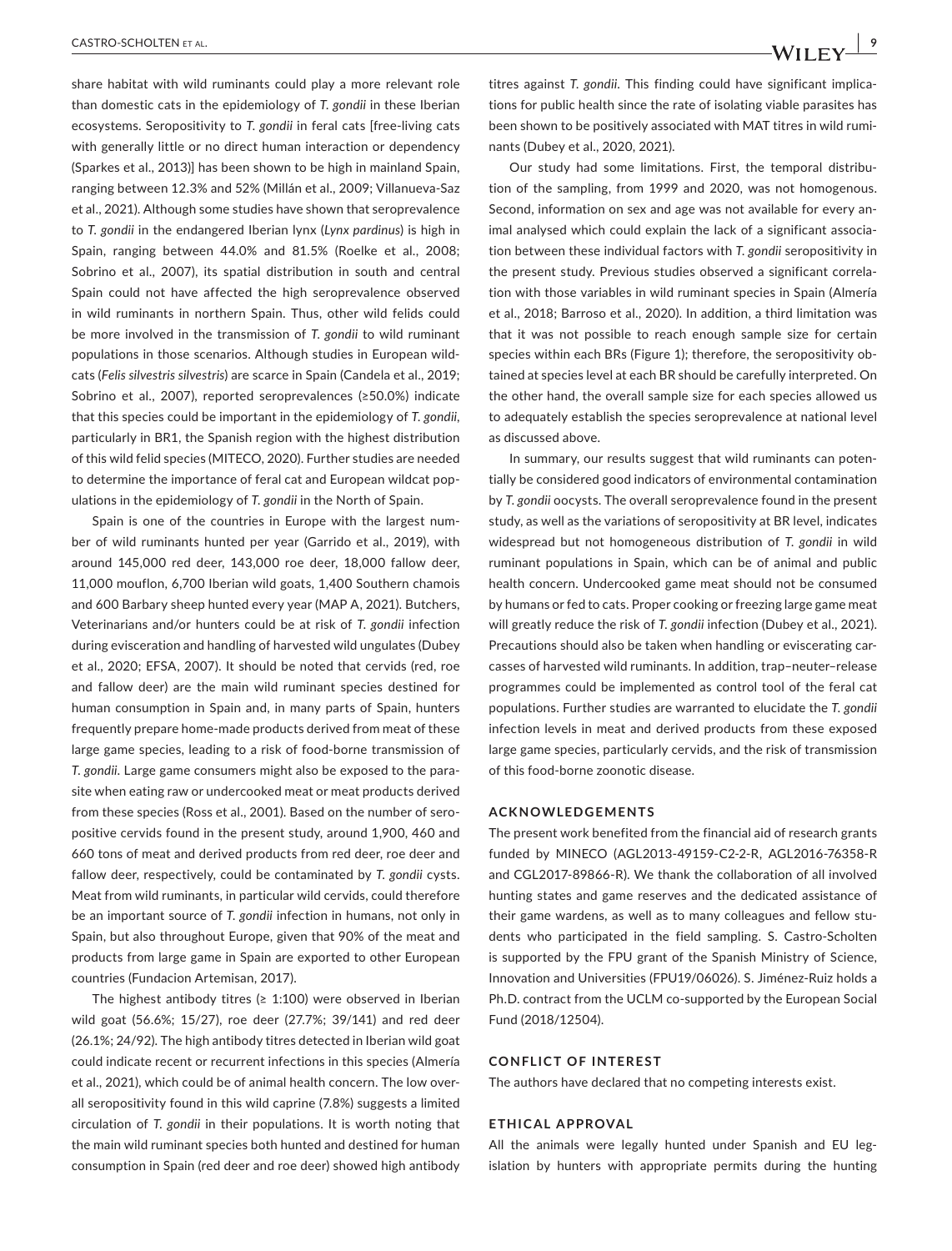season (October to February) or culled within population control programmes of game reserves. This study did not involve purposeful killing of animals, and the blood samples were not collected specifically for this study. Protocols, amendments and other resources were performed according to the guidelines approved by each Autonomous government following the R.D.1201/2005 of the Ministry of Presidency of Spain. No ethical approval was deemed necessary. The collection of blood samples was performed for routine procedures in compliance with the Ethical Principles in Animal Research before the design of this study.

## **DATA AVAILABILITY STATEMENT**

Data supporting the findings of this study are available on request from the authors.

### **ORCID**

*Sabrina Castro-Scholten* [https://orcid.](https://orcid.org/0000-0001-8761-5945)

[org/0000-0001-8761-5945](https://orcid.org/0000-0001-8761-5945) *David Cano-Terri[za](https://orcid.org/0000-0003-2090-9353)* <https://orcid.org/0000-0001-5657-2567> *Saúl Jiménez-[Ruiz](https://orcid.org/0000-0002-0558-5488)* <https://orcid.org/0000-0003-2090-9353>

*Sonia Almería* <https://orcid.org/0000-0002-0558-5488> *María A. Risald[e](https://orcid.org/0000-0001-8416-3672)* <https://orcid.org/0000-0001-6751-1305> *Joaquín Vicent[e](https://orcid.org/0000-0002-3509-7696)* <https://orcid.org/0000-0001-8416-3672> *Pelayo Aceved[o](https://orcid.org/0000-0002-6770-3400)* <https://orcid.org/0000-0002-3509-7696> *María C. Ar[nal](https://orcid.org/0000-0002-5121-7264)* <https://orcid.org/0000-0002-6770-3400> *Ana Balseiro* <https://orcid.org/0000-0002-5121-7264> *María Puig-Ribas* <https://orcid.org/0000-0003-3242-0758> *Jitender P. Dubey* <https://orcid.org/0000-0003-4455-2870> *Ignacio García-Bocanegra* [https://orcid.](https://orcid.org/0000-0003-3388-2604) [org/0000-0003-3388-2604](https://orcid.org/0000-0003-3388-2604)

#### **REFERENCES**

- Acevedo, P., Farfán, M. A., Márquez, A. L., Delibes-Mateos, M., Real, R., & Vargas, J. M. (2011). Past, present and future of wild ungulates in relation to changes in land use. *Landscape Ecology*, *26*, 19–31. [https://](https://doi.org/10.1007/s10980-010-9538-2) [doi.org/10.1007/s10980-010-9538-2](https://doi.org/10.1007/s10980-010-9538-2)
- Almería, S., Cabezón, O., Paniagua, J., Cano-Terriza, D., Jiménez-Ruiz, S., Arenas-Montes, A., Dubey, J. P., & García-Bocanegra, I. (2018). *Toxoplasma gondii* in sympatric domestic and wild ungulates in the Mediterranean ecosystem. *Parasitology Research*, *117*, 665–671. <https://doi.org/10.1007/s00436-017-5705-6>
- Almería, S., Cano-Terriza, D., Prieto, P., Dubey, J. P., Jiménez-Martín, D., Castro-Scholten, S., Paniagua, J., & García-Bocanegra, I. (2021). Seroprevalence and risk factors of *Toxoplasma gondii* infection in wild ungulates that cohabit in a natural park with human–animal interaction in the Mediterranean ecosystem. *Zoonoses and Public Health*, *68*, 263–270.<https://doi.org/10.1111/zph.12821>
- Aubert, D., Ajzenberg, D., Richomme, C., Gilot-Fromont, E., Terrier, M. E., De Gevigney, C., Game, Y., Maillard, D., Gibert, P., Dardé, M. L., & Villena, I. (2010). Molecular and biological characteristics of *Toxoplasma gondii* isolates from wildlife in France. *Veterinary Parasitology*, *171*, 346–349. <https://doi.org/10.1016/j.vetpar.2010.03.033>
- Barroso, P., García-Bocanegra, I., Acevedo, P., Palencia, P., Carro, F., Jiménez-Ruiz, S., Almería, S., Dubey, J. P., Cano-Terriza, D., & Vicente, J. (2020). Long-term determinants of the seroprevalence of *Toxoplasma gondii* in a wild ungulate community. *Animals*, *10*, 2349. <https://doi.org/10.3390/ani10122349>
- Bártová, E., Kobédová, K., Lamka, J., Kotrba, R., Vodička, R., & Sedlák, K. (2017). Seroprevalence of *Neospora caninum* and *Toxoplasma gondii* in exotic ruminants and camelids in the Czech Republic. *Parasitology Research*, *116*, 1925–1929. [https://doi.org/10.1007/](https://doi.org/10.1007/s00436-017-5470-6) [s00436-017-5470-6](https://doi.org/10.1007/s00436-017-5470-6)
- Bartova, E., Sedlak, K., Pavlik, I., & Literak, I. (2007). Prevalence of *Neospora caninum* and *Toxoplasma gondii* antibodies in wild ruminants from the countryside or captivity in the Czech Republic. *Journal of Parasitology*, *93*, 1216–1218. <https://doi.org/10.1645/GE-1126R.1>
- Bier, N. S., Stollberg, K., Mayer-Scholl, A., Johne, A., Nöckler, K., & Richter, M. (2020). Seroprevalence of *Toxoplasma gondii* in wild boar and deer in Brandenburg, Germany. *Zoonoses and Public Health*, *67*, 601–606. <https://doi.org/10.1111/zph.12702>
- Burbaiteė, L., & Csányi, S. (2009). Roe deer population and harvest changes in Europe. *Estonian Journal of Ecology*, *58*, 169–180. [https://](https://doi.org/10.3176/eco.2009.3.02) [doi.org/10.3176/eco.2009.3.02](https://doi.org/10.3176/eco.2009.3.02)
- Calero-Bernal, R., Saugar, J. M., Frontera, E., Pérez-Martín, J. E., Habela, M. A., Serrano, F. J., Reina, D., & Fuentes, I. (2015). Prevalence and genotype identification of *Toxoplasma gondii* in wild animals from southwestern Spain. *Journal of Wildlife Diseases*, *51*, 233–238. <https://doi.org/10.7589/2013-09-233>
- Candela, M. G., Pardavila, X., Ortega, N., Lamosa, A., Mangas, J. G., & Martínez-Carrasco, C. (2019). Canine distemper virus may affect European wild cat populations in Central Spain. *Mammalian Biology*, *97*, 9–12.<https://doi.org/10.1016/j.mambio.2019.04.006>
- Candela, M. G., Serrano, E., Martinez-Carrasco, C., Martín-Atance, P., Cubero, M. J., Alonso, F., & Leon, L. (2009). Coinfection is an important factor in epidemiological studies: The first serosurvey of the aoudad (*Ammotragus lervia*). *European Journal of Clinical Microbiology & Infectious Diseases*, *28*, 481–489. [https://doi.org/10.1007/s1009](https://doi.org/10.1007/s10096-008-0654-8) [6-008-0654-8](https://doi.org/10.1007/s10096-008-0654-8)
- Candela, M. G., Serrano, E., Sevila, J., León, L., Caro, M. R., & Verheyden, H. (2014). Pathogens of zoonotic and biological importance in roe deer (*Capreolus capreolus*): Seroprevalence in an agro-system population in France. *Research in Veterinary Science*, *96*, 254–259. [https://](https://doi.org/10.1016/j.rvsc.2014.02.003) [doi.org/10.1016/j.rvsc.2014.02.003](https://doi.org/10.1016/j.rvsc.2014.02.003)
- Carpio, A. J., Apollonio, M., & Acevedo, P. (2021). Wild ungulate overabundance in Europe: Contexts, causes, monitoring and management recommendations. *Mammal Review*, *51*, 95–108. [https://doi.](https://doi.org/10.1111/mam.12221) [org/10.1111/mam.12221](https://doi.org/10.1111/mam.12221)
- Caughley, G. (1981). Overpopulation. In P. A. Jewel, & S. Holt, eds. *Problems in management of locally abundant wild mammals*, (pp. 7–10): Academic Press.
- De Craeye, S., Speybroeck, N., Ajzenberg, D., Dardé, M. L., Collinet, F., Tavernier, P., Van Gucht, S., Dorny, P., & Dierick, K. (2011). *Toxoplasma gondii* and *Neospora caninum* in wildlife: common parasites in Belgian foxes and Cervidae? *Veterinary Parasitology*, *178*, 64–69. [https://doi.](https://doi.org/10.1016/j.vetpar.2010.12.016) [org/10.1016/j.vetpar.2010.12.016](https://doi.org/10.1016/j.vetpar.2010.12.016)
- Dubey, J. P. (2010). *Toxoplasmosis of animals and humans*, 2nd ed: CRC Press.
- Dubey, J. P., & Beattie, C. P. (1988). *Toxoplasmosis of animals and man*: CRC Press Inc.
- Dubey, J. P., Cerqueira-Cézar, C. K., Murata, F. H. A., Verma, S. K., Kwok, O. C. H., Pedersen, K., Rosenthal, B. M., & Su, C. (2020). Whitetailed deer (*Odocoileus virginianus*) are a reservoir of a diversity of *Toxoplasma gondii* strains in the USA and pose a risk to consumers of undercooked venison. *Parasitology*, *47*, 775–781. [https://doi.](https://doi.org/10.1017/S0031182020000451) [org/10.1017/S0031182020000451](https://doi.org/10.1017/S0031182020000451)
- Dubey, J. P., & Desmonts, G. (1987). Serological responses of equids fed *Toxoplasma gondii* oocysts. *Equine Veterinary Journal*, *19*, 337–339. <https://doi.org/10.1111/j.2042-3306.1987.tb01426.x>
- Dubey, J. P., Murata, F., Cezar, C., & Kwok, O. (2021). Epidemiologic and public health significance of *Toxoplasma gondii* infections in venison: 2009–2020. *Journal of Parasitology*, *107*, 309–319. [https://doi.](https://doi.org/10.1645/20-162) [org/10.1645/20-162](https://doi.org/10.1645/20-162)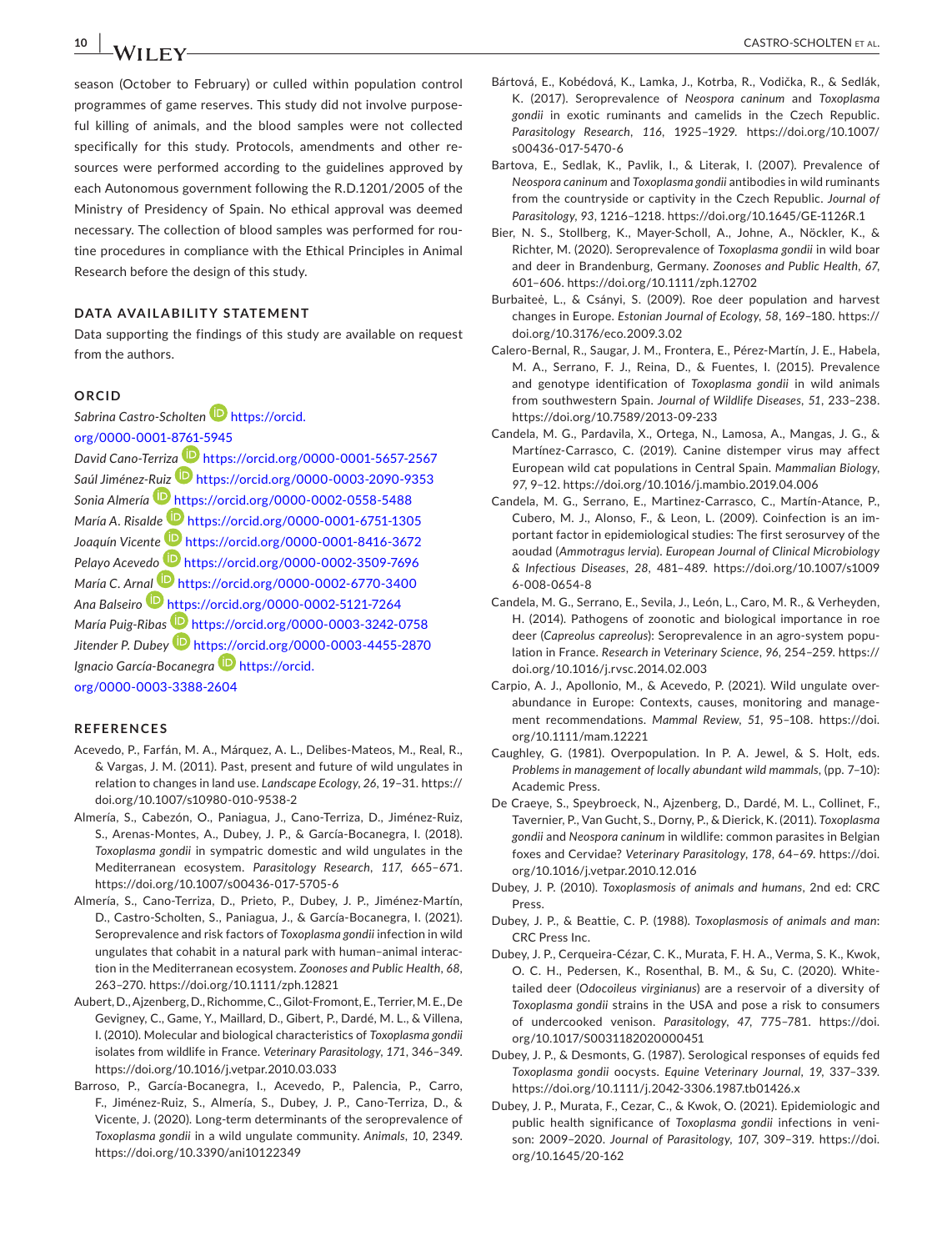- European Food Safety Authority (EFSA). (2007). Surveillance and monitoring of *Toxoplasma* in humans, food and animals. *The EFSA Journal*, *583*, 1–64. Retrieved from [https://efsa.onlinelibrary.wiley.com/doi/](https://efsa.onlinelibrary.wiley.com/doi/pdf/10.2903/j.efsa.2007.583) [pdf/10.2903/j.efsa.2007.583](https://efsa.onlinelibrary.wiley.com/doi/pdf/10.2903/j.efsa.2007.583)
- Fanelli, A., Battisti, E., Zanet, S., Trisciuoglio, A., & Ferroglio, E. (2021). A systematic review and meta-analysis of *Toxoplasma gondii* in roe deer (*Capreolus capreolus*) and red deer (*Cervus elaphus*) in Europe. *Zoonoses Public Health*, *68*, 182–193. [https://doi.org/10.1111/](https://doi.org/10.1111/zph.12780) [zph.12780](https://doi.org/10.1111/zph.12780)
- Fecková, M., Antolová, D., Janičko, M., Monika, H., Štrkolcová, G., Goldová, M., Weissová, T., Lukác, B., & Nováková, M. (2020). The cross-sectional study of *Toxoplasma gondii* seroprevalence in selected groups of population in Slovakia. *Folia Microbiologica*, *65*, 871– 877.<https://doi.org/10.1007/s12223-020-00797-2>
- Formenti, N., Trogu, T., Pedrotti, L., Gaffuri, A., Lanfranchi, P., & Ferrari, N. (2015). *Toxoplasma gondii* infection in alpine red deer (*Cervus elaphus*): its spread and effects on fertility. *PLoS One*, *10*, e0142357. <https://doi.org/10.1371/journal.pone.0138472>
- Fundación Artemisan. (2017). *Evaluación del impacto económico y social de la caza en Castilla La Mancha*. Retrieved from Fundacion Artemisan webpage: [https://www.fundacionartemisan.com/wp-content/uploa](https://www.fundacionartemisan.com/wp-content/uploads/2018/02/Informe-Caza-Castilla-La-Mancha-Deloitte-Artemisan.pdf) [ds/2018/02/Informe-Caza-Castilla-La-Mancha-Deloitte-Artemisan.](https://www.fundacionartemisan.com/wp-content/uploads/2018/02/Informe-Caza-Castilla-La-Mancha-Deloitte-Artemisan.pdf) [pdf](https://www.fundacionartemisan.com/wp-content/uploads/2018/02/Informe-Caza-Castilla-La-Mancha-Deloitte-Artemisan.pdf)
- Gaffuri, A., Giacometti, M., Tranquillo, V. M., Magnino, S., Cordioli, P., & Lanfranchi, P. (2006). Serosurvey of roe deer, chamois and domestic sheep in the central Italian Alps. *Journal of Wildlife Diseases*, *42*, 685– 690. <https://doi.org/10.7589/0090-3558-42.3.685>
- Gamarra, J. A., Cabezón, O., Pabón, M., Arnal, M. C., Luco, D. F., Dubey, J. P., Gortázar, C., & Almeria, S. (2008). Prevalence of antibodies against *Toxoplasma gondii* in roe deer from Spain. *Veterinary Parasitology*, *153*, 152–156.<https://doi.org/10.1016/j.vetpar.2008.01.028>
- Garcia-Bocanegra, I., Cabezon, O., Hernandez, E., Martinez-Cruz, M. S., Martinez-Moreno, A., & Martinez-Moreno, J. (2013). *Toxoplasma gondii* in ruminant species (cattle, sheep, and goats) from southern Spain. *Journal of Parasitology*, *99*, 438–440.<https://doi.org/10.1645/12-27.1>
- García-Bocanegra, I., Cabezón, O., Pabón, M., Gómez-Guillamón, F., Arenas, A., Alcaide, E., Salas-Vega, R., Dubey, J. P., & Almería, S. (2012). Prevalence of *Toxoplasma gondii* and *Neospora caninum* antibodies in Spanish ibex (*Capra pyrenaica hispanica*). *The Veterinary Journal*, *191*, 257–260. <https://doi.org/10.1016/j.tvjl.2010.11.011>
- Garrido, J. L., Gortázar, C., & Ferreres, J. (2019). *Las especies cinegéticas españolas en el siglo XXI*. Independently published.
- Gaulin, C., Ramsay, D., Thivierge, K., Tataryn, J., Courville, A., Martin, C., Cunningham, P., Désilets, J., Morin, D., & Dion, R. (2020). Acute toxoplasmosis among Canadian deer hunters associated with consumption of undercooked deer meat hunted in the United States. *Emerging Infectious Diseases*, *26*, 199. [https://doi.org/10.3201/eid26](https://doi.org/10.3201/eid2602.191218) [02.191218](https://doi.org/10.3201/eid2602.191218)
- Gauss, C. B. L., Dubey, J. P., Vidal, D., Cabezón, O., Ruiz-Fons, F., Vicente, J., Marco, I., Lavin, S., Gortazar, C., & Almería, S. (2006). Prevalence of *Toxoplasma gondii* antibodies in red deer (*Cervus elaphus*) and other wild ruminants from Spain. *Veterinary Parasitology*, *136*, 193–200. <https://doi.org/10.1016/j.vetpar.2005.11.013>
- González-Barrio, D., Almería, S., Caro, M. R., Salinas, J., Ortiz, J. A., Gortázar, C., & Ruiz-Fons, F. (2015). *Coxiella burnetii* shedding by farmed red deer (*Cervus elaphus*). *Transboundary and Emerging Diseases*, *62*, 572–574.<https://doi.org/10.1111/tbed.12179>
- Gotteland, C., Aubert, D., Gibert, P., Moinet, M., Klein, F., Game, Y., Villena, I., & Gilot-Fromont, E. (2014). Toxoplasmosis in natural populations of ungulates in France: Prevalence and spatiotemporal variations. *Vector-Borne and Zoonotic Diseases*, *14*, 403–413. [https://doi.](https://doi.org/10.1089/vbz.2013.1304) [org/10.1089/vbz.2013.1304](https://doi.org/10.1089/vbz.2013.1304)
- Halová, D., Mulcahy, G., Rafter, P., Turčeková, L., Grant, T., & De Waal, T. (2013). *Toxoplasma gondii* in Ireland: seroprevalence and novel molecular detection method in sheep, pigs, deer and

chickens. *Zoonoses and Public Health*, *60*, 168–173. [https://doi.](https://doi.org/10.1111/j.1863-2378.2012.01514.x) [org/10.1111/j.1863-2378.2012.01514.x](https://doi.org/10.1111/j.1863-2378.2012.01514.x)

- Heddergott, M., Osten-Sacken, N., Steinbach, P., & Frantz, A. C. (2018). Seroprevalence of *Toxoplasma gondii* in free-living European mouflon (*Ovis orientalis musimon)* hunted in central Germany. *Parasite*, *25*, 21. <https://doi.org/10.1051/parasite/2018020>
- Heddergott, M., Steinbach, P., Pohl, D., & Frantz, A. C. (2018). First report on the sero-epidemiology of *Toxoplasma gondii* infection in German roe deer (*Capreolus capreolus*). *Parasite*, *25*, 52. [https://doi.](https://doi.org/10.1051/parasite/2018052) [org/10.1051/parasite/2018052](https://doi.org/10.1051/parasite/2018052)
- Hejlíček, K., Literák, I., & Nezval, J. (1997). Toxoplasmosis in wild mammals from the Czech Republic. *Journal of Wildlife Diseases*, *33*, 480– 485. <https://doi.org/10.7589/0090-3558-33.3.480>
- Hill, D. E., & Dubey, J. P. (2014). Toxoplasmosis. *Geological Survey Circular*, 1389, 84, 1 appendix.<https://dx.doi.org/10.3133/cir1389>
- Jiménez-Martín, D., García-Bocanegra, I., Almería, S., Castro-Scholten, S., Dubey, J. P., Amaro-López, M. A., & Cano-Terriza, D. (2020). Epidemiological surveillance of *Toxoplasma gondii* in small ruminants in southern Spain. *Preventive Veterinary Medicine*, *183*, e105137. <https://doi.org/10.1016/j.prevetmed.2020.105137>
- Jiménez-Ruiz, S., Arenas-Montes, A., Cano-Terriza, D., Paniagua, J., Pujols, J., Miró, F., Fernández-Aguilar, X., González, M. A., Franco, J. J., & García-Bocanegra, I. (2016). Blood extraction method by endocranial venous sinuses puncture in hunted wild ruminants. *European Journal of Wildlife Research*, *62*, 775–780. [https://doi.org/10.1007/](https://doi.org/10.1007/s10344-016-1056-3) [s10344-016-1056-3](https://doi.org/10.1007/s10344-016-1056-3)
- Jokelainen, P., Näreaho, A., Knaapi, S., Oksanen, A., Rikula, U., & Sukura, A. (2010). *Toxoplasma gondii* in wild cervids and sheep in Finland: North-south gradient in seroprevalence. *Veterinary Parasitology*, *171*, 331–336. <https://doi.org/10.1016/j.vetpar.2010.04.008>
- Kapperud, G. (1978). Survey for toxoplasmosis in wild and domestic animals from Norway and Sweden. *Journal of Wildlife Diseases*, *14*, 157– 162. <https://doi.org/10.7589/0090-3558-14.2.157>
- Lopes, A. P., Sargo, R., Rodrigues, M., & Cardoso, L. (2011). High seroprevalence of antibodies to *Toxoplasma gondii* in wild animals from Portugal. *Parasitology Research*, *108*, 1163–1169. [https://doi.](https://doi.org/10.1007/s00436-010-2158-6) [org/10.1007/s00436-010-2158-6](https://doi.org/10.1007/s00436-010-2158-6)
- Lorencova, A., Lamka, J., & Slany, M. (2015). *Toxoplasma gondii* in wild ruminants bred in game preserves and farms with production destined for human consumption in the Czech Republic. *Potravinarstvo Slovak Journal of Food Sciences*, *9*, 288–292. <https://doi.org/10.5219/482>
- Malmsten, J., Jakubek, E. B., & Björkman, C. (2011). Prevalence of antibodies against *Toxoplasma gondii* and *Neospora caninum* in moose (*Alces alces*) and roe deer (*Capreolus capreolus*) in Sweden. *Veterinary Parasitology*, *177*, 275–280. [https://doi.org/10.1016/j.](https://doi.org/10.1016/j.vetpar.2010.11.051) [vetpar.2010.11.051](https://doi.org/10.1016/j.vetpar.2010.11.051)
- Millán, J., Candela, M. G., Palomares, F., Cubero, M. J., Rodríguez, A., Barral, M., de la Fuente, J., Almería, S., & León-Vizcaíno, L. (2009). Disease threats to the endangered Iberian lynx (*Lynx pardinus*). *The Veterinary Journal*, *182*, 114–124. [https://doi.org/10.1016/j.](https://doi.org/10.1016/j.tvjl.2008.04.005) [tvjl.2008.04.005](https://doi.org/10.1016/j.tvjl.2008.04.005)
- Milne, G., Fujimoto, C., Bean, T., Peters, H. J., Hemmington, M., Taylor, C., Fowkes, R. C., Martineau, H. M., Hamilton, C. M., Walker, M., Mitchell, J. A., Léger, E., Priestnall, S. L., & Webster, J. P. (2020). Infectious causation of abnormal host behavior: *Toxoplasma gondii* and its potential association with Dopey Fox syndrome. *Frontiers in Psychiatry*, *11*, 1007.<https://doi.org/10.3389/fpsyt.2020.513536>
- Ministerio de Agricultura, Pesca y Alimentacion (MAPA). (2021). *Estadística anual de caza*. Retrieved from: [https://www.mapa.gob.es/](https://www.mapa.gob.es/es/desarrollo-rural/estadisticas/Est_Anual_Caza.aspx) [es/desarrollo-rural/estadisticas/Est\\_Anual\\_Caza.aspx](https://www.mapa.gob.es/es/desarrollo-rural/estadisticas/Est_Anual_Caza.aspx)
- MITECO: Ministerio para la transición ecológica y el reto demográfico. (2020). *Libro Rojo de los Mamíferos Terrestres de España*. Retrieved from: [https://www.miteco.gob.es/es/biodiversidad/temas/inven](https://www.miteco.gob.es/es/biodiversidad/temas/inventarios-nacionales/inventario-especies-terrestres/inventario-nacional-de-biodiversidad/ieet_mamif_atlas.aspx) [tarios-nacionales/inventario-especies-terrestres/inventario-nacio](https://www.miteco.gob.es/es/biodiversidad/temas/inventarios-nacionales/inventario-especies-terrestres/inventario-nacional-de-biodiversidad/ieet_mamif_atlas.aspx) [nal-de-biodiversidad/ieet\\_mamif\\_atlas.aspx](https://www.miteco.gob.es/es/biodiversidad/temas/inventarios-nacionales/inventario-especies-terrestres/inventario-nacional-de-biodiversidad/ieet_mamif_atlas.aspx)